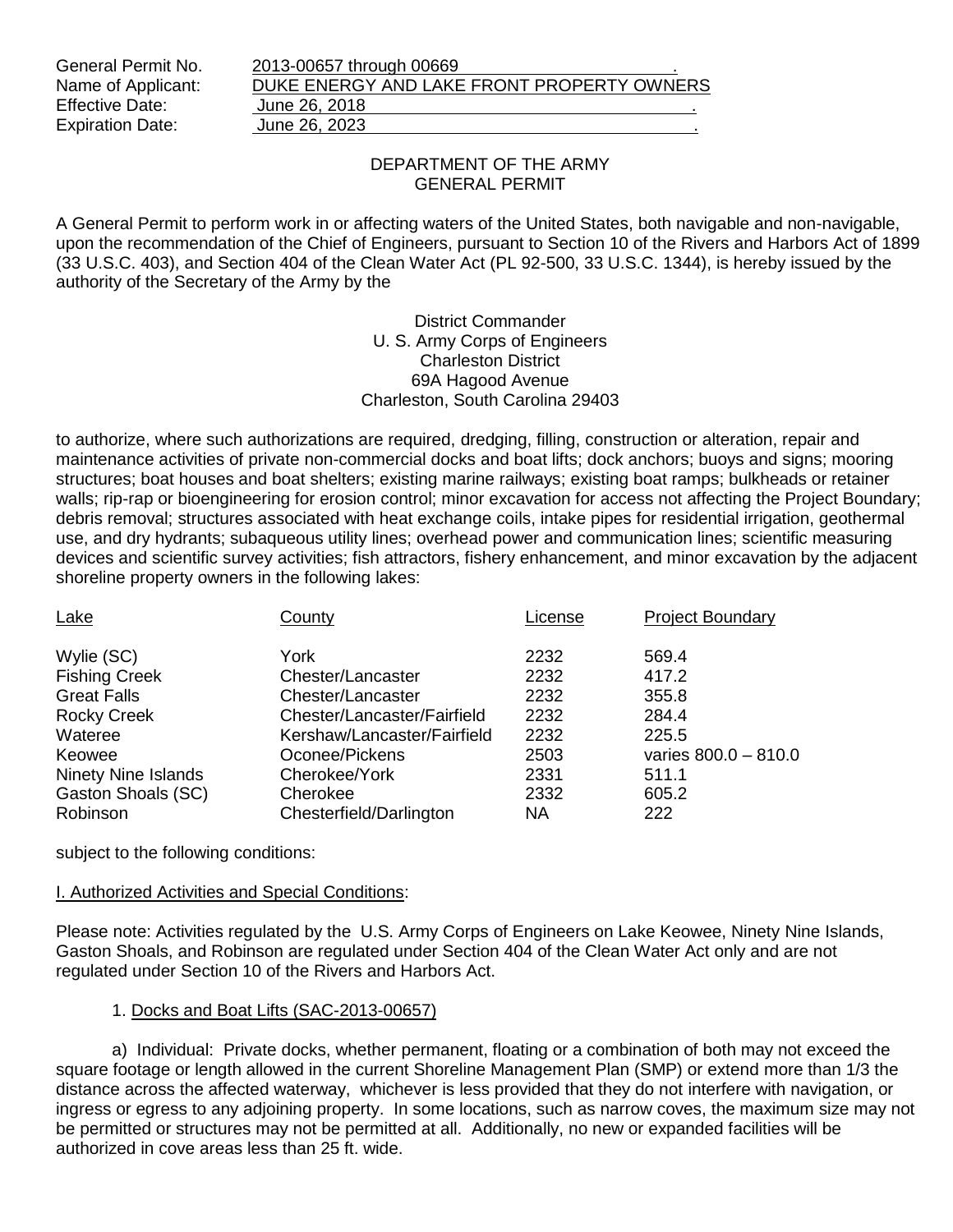b) Common use structures between adjacent property owners are encouraged. A copy of the written agreement between participating property owners must be furnished to Duke Energy.

c) All fixed pier decking (not including handrails) will be built at least one vertical foot above the referenced full pond of each lake.

 d) Hand railings are permissible provided that the sides of docks are not enclosed to obscure crossvision.

 e) Structures built within the Project Boundaries must not contain sinks, toilets, showers, spigots, or any other type of device, which could cause any liquid or solid waste to be discharged into the lake.

 f) Flotation for all facilities and boat mooring buoys shall be of materials manufactured for marine use. Materials must not lose significant buoyancy if punctured, must not generally be subject to damage by animals, and must resist breaking apart under a broad range of wave energies. The uncoated, beaded polystyrene will not be permitted for any new construction or as replacement for existing facilities. Reuse of plastic, metal, or other previously used drums or containers for encasement or flotation purposes is prohibited. Existing approved flotation is authorized until it has severely deteriorated and is no longer serviceable, at which time it must be replaced with approved flotation.

g) Docks, boat houses, and boat shelters must be single-story structures. They may be roofed to allow second story use (e.g. sundecks); however, the second story must not be roofed creating a two-story roofed structure.

h) Private docks used to moor houseboats for habitation are not allowed by this General Permit. Watercraft used for habitation shall not be moored at private docks. Permanent mooring must be at marinas that provide pump-out facilities for marine sanitation devices.

i) Boat lifts and lifts for personal watercraft are permissible provided that they do not block cross-vision. No more than two (2) jet ski lifts or jet docks per project-front lot will be allowed.

j) Structures that block cross-vision are not allowed under this General Permit.

### 2. Erosion Control (SAC-2013-00658)

a) All activities must not exceed 500 feet in length along the bank.

b) No material shall be placed in excess of the minimum needed for erosion protection, the activity will not exceed an average of 1 cubic yard of material per running foot placed along the bank below full pond elevation.

c) Bio-engineering materials, such as vegetation, are encouraged whenever possible for bank stabilization activities.

d) No materials shall be placed in a manner that would be eroded by normal or expected high flows or wave action.

e) No stabilization will allowed under this General Permit where the upland use supports a commercial facility or business.

2.1 Rip-Rap: Rip-rap for erosion control at or below the full pond contour may be permitted provided the rip-rap is placed against the existing erosional scarp and landward of any wetland vegetation to prevent the loss of wetlands in areas compatible with the Duke Energy Shoreline Management Plan (SMP). The placement of riprap is limited to the minimum necessary to adequately control erosion.

a) Rip-rap for erosion control must consist of clean stone free of all potential sources of pollution.

b) Rip-rap use should be limited to only that necessary to adequately stabilize the existing eroded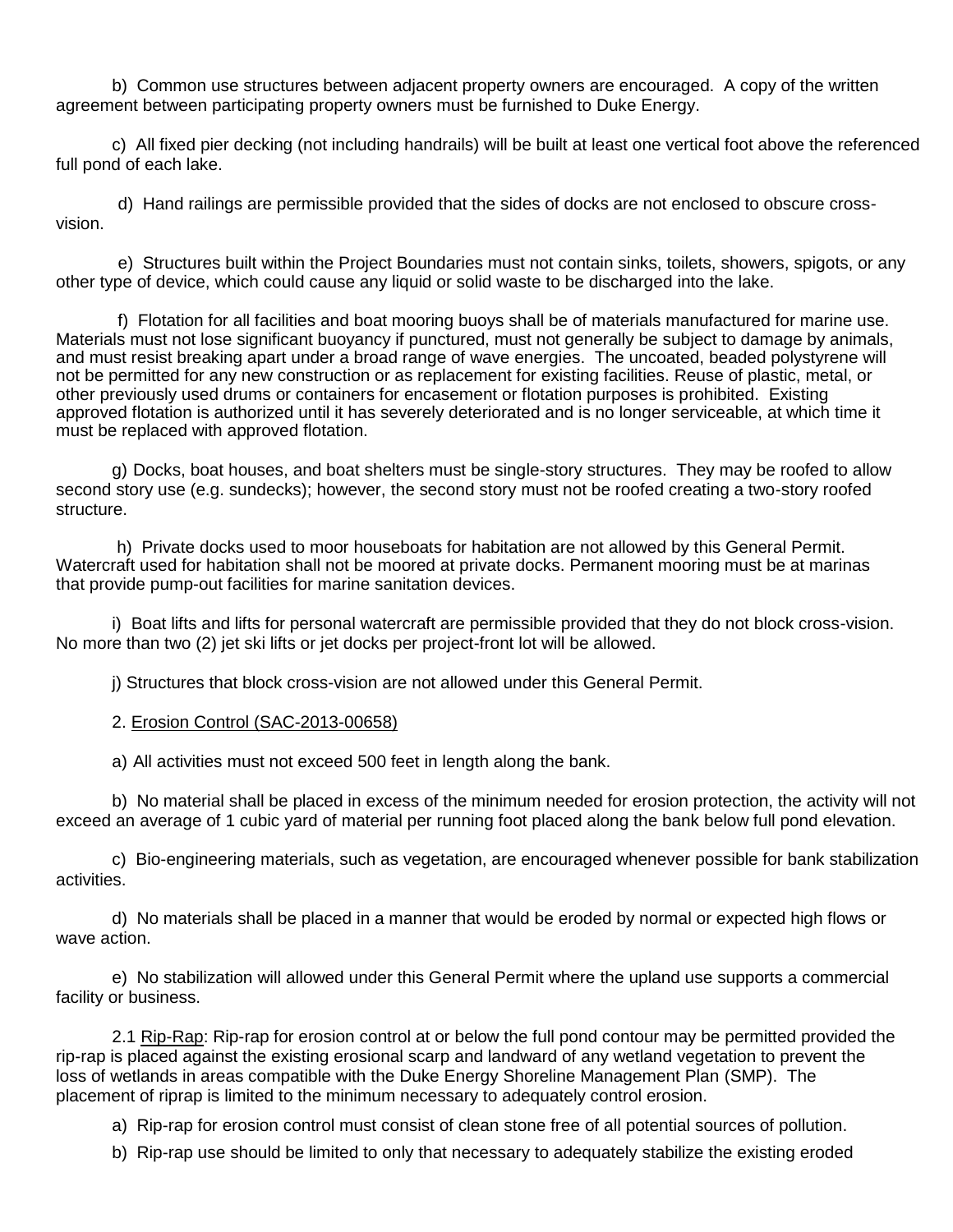bank. Considering current lake level variability and the desire to prevent unnecessary impacts, riprap must be confined to the area between six feet below Normal Full Pond Elevation and no more than one foot above the Normal Full Pond Elevation to the maximum practicable extent. Potential exceptions include areas where entire placement is above the Project Boundary, where banks are already eroded above the Normal Full Pond Elevation or where severely eroded banks must be sloped back or terraced to provide minimum bank stability.

c) No material may be of the type, or may be placed in any locations or placed in any manner, which will impair surface water flow into or out of any water of the United States.

2.2. Bulkheads or Retainer Walls: Bulkheads or retainer walls must be constructed against the existing erosional scarp and landward of any wetland vegetation to prevent the loss of wetlands in areas compatible with the Duke Energy's SMP for stabilization.

 a) Shoreline areas with an average eroded bank height < 2 foot can only be stabilized utilizing approved bio-engineering techniques and enhanced riprap; seawalls are not allowed.

b) Bulkheads for erosion control must be constructed from pressure treated wood, metal, concrete, vinyl, or fiberglass or some other suitable material that has received prior approval by Duke Energy.

c) Bulkhead backfill must consist of clean earthen materials free of all potential sources of pollution.

d) The backfill area must be stabilized with a vegetative cover after construction to minimize erosion.

e) This General Permit does not authorize the construction of retainer walls/bulkheads which create developable uplands or the recapture of land.

f) All bulkheads and retainer walls must follow the contour of the shoreline to the extent practicable.

### 3. Excavation (SAC-2013-00659)

a) Only excavation that removes accumulated sediments is authorized under this General Permit. Excavation below the original lake bed is not authorized by this General Permit.

b) The quantity of material to be excavated shall not exceed 150 cubic yards for each single and complete project as required for removing accumulated sediments in order to maintain access.

c) All excavation work and equipment setup must be conducted directly in front of the individual's lot and within the nearest one-third of the cove area and/or within the middle third of the cove area that is controlled by Duke Energy, unless specific written authorization is given by the affected property owner(s) (typically through their participation as co-applicants). Access channels must run perpendicular to the shoreline/project boundary within the one-third of the cove nearest the applicant's property. Access channels and boat basins must not extend beyond half the cove width in cove areas where the opposing is classified as Environmental (including 50-ft. Environmental offsets) in Duke Energy's SMP.

d) All displaced soil must be moved above the project boundary in one handling and must be contoured and seeded to prevent erosion. All disturbed shoreline and excavated material must be stabilized (e.g. silt fencing, silt barriers, mulching, burlap) to prevent erosion and runoff into the lake. Best Management Practices as defined by the state must be followed by placing all excavated material a minimum of 50 feet landward of the full pond contour unless approved in writing by Duke Energy. All displaced material must be placed in uplands.

e) All excavation must be limited to that work necessary for reasonable access to deep water and may not be located in or impact areas identified as Environmental, Natural and Impact Minimization Zones in the Duke Energy's SMP where applicable. Excavation and any disturbance must be limited to that which is absolutely necessary to achieve the project's stated purpose.

f) Access channels must be limited to a maximum bottom width of 10 feet. Side slopes must be excavated to a slope of 3 to 1, except where safety requirements may dictate a more gradual slope of the sides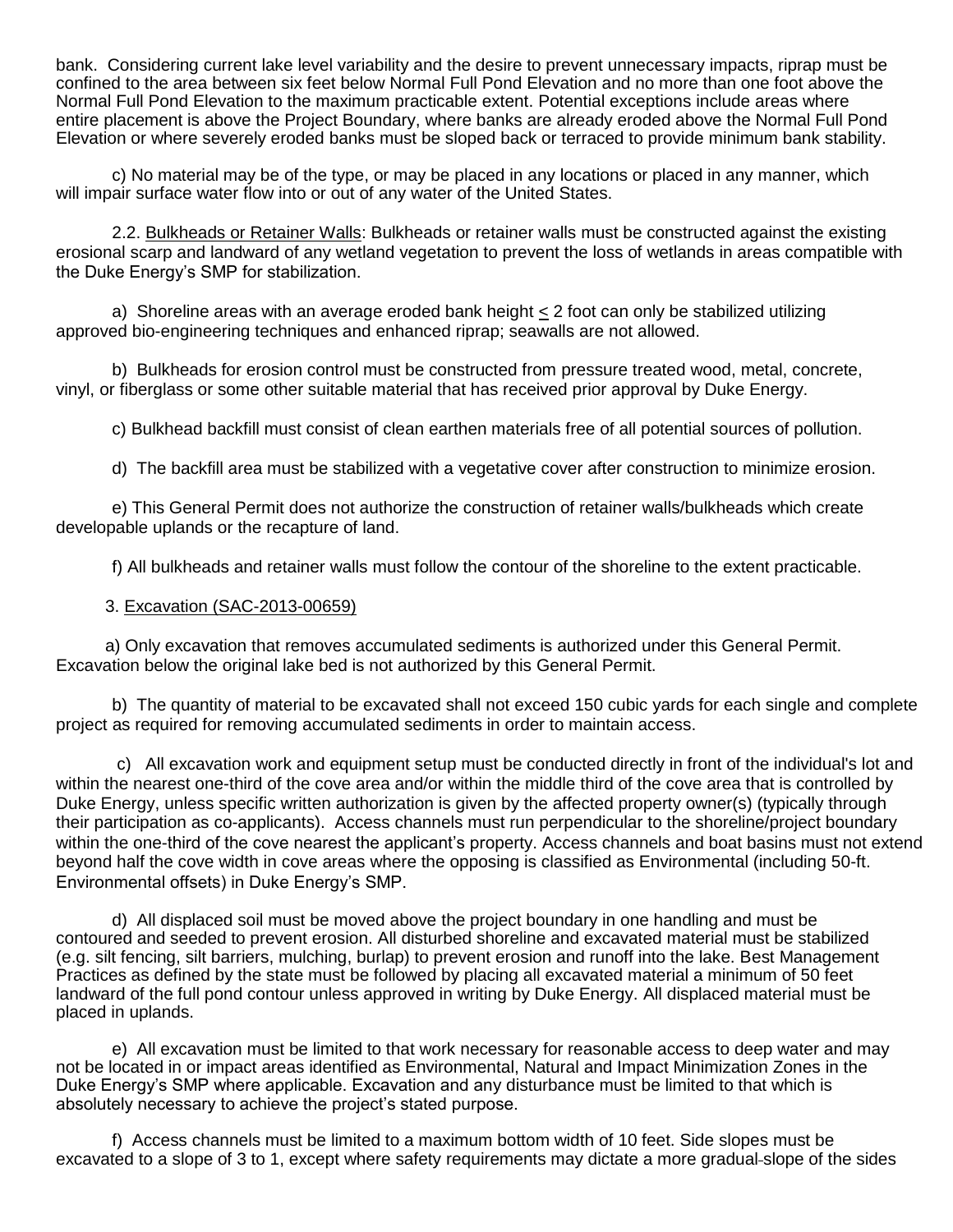of the channel created.

g) The proposed excavation may not be for the purpose of creating additional shoreline, may not alter the project boundary or the full pond contour.

h) Excavation activities must not occur during the months of March, April, May and June because of potential impacts to spawning fish.

i) New excavations are not allowed within the 50-ft Environmental offset associated with an Environmental classification identified in Duke Energy's SMP, except as necessary to allow continued access to a previously approved facility.

## 4. Fish Attractors, Reefs, and Fishery Enhancement (SAC-2013-00660)

a) Authorized activities include placement of fish attractors and habitat structures, maintenance of existing habitat structures, benthic barriers for aquatic weed control, and non-native aquatic vegetation removal.

b) Only clean material, free of pollutants may be placed in the waterway. Typical structures authorized for fish habitat include recycled Christmas trees, rip-rap, root wads, gravel and PVC structures.

c) Structures shall not pose a hazard to navigation. Certain clearances, as specified by Duke Energy, may be required over structures placed on the bottom.

d) Structures may not cause an impact greater than 10 cubic yards.

e) Spawning habitat creation, enhancement, or maintenance activities should not occur from March through June.

### 5. Utility Lines (SAC-2013-00661)

5.1 Subaqueous Utility Lines. A "utility line" is defined as any pipe or pipeline for the transportation of any gaseous, liquid, liquefiable, or slurry substance, for any purpose, and any cable, line, or wire for the transmission for any purpose of electrical energy, telephone and telegraph messages, and radio and television communication. The term "utility line" does not include activities which drain a water of the United States, such as drainage tile, however, it does apply to pipes conveying drainage from another area.

a) Utility line crossings, including discharges of material for backfill or bedding, are authorized provided the land surface is restored to the pre-construction contours.

b) All buried utility lines must be installed a minimum of two (2) feet below the bottom elevation of the lake.

c) The area of waters of the United States that is disturbed must be limited to the minimum necessary to construct the utility line.

d) Any exposed slopes and streambanks must be stabilized immediately upon completion of the utility line.

e) Alignments which traverse shallow vegetated coves are not authorized by this General Permit.

f) Trenching in wetlands or protected shoreline areas are not authorized by this General Permit.

g) Upon completion of construction, excess material must be immediately removed to upland areas above the normal full pool elevation.

### 5.2 Overhead Powerlines and Communication Lines.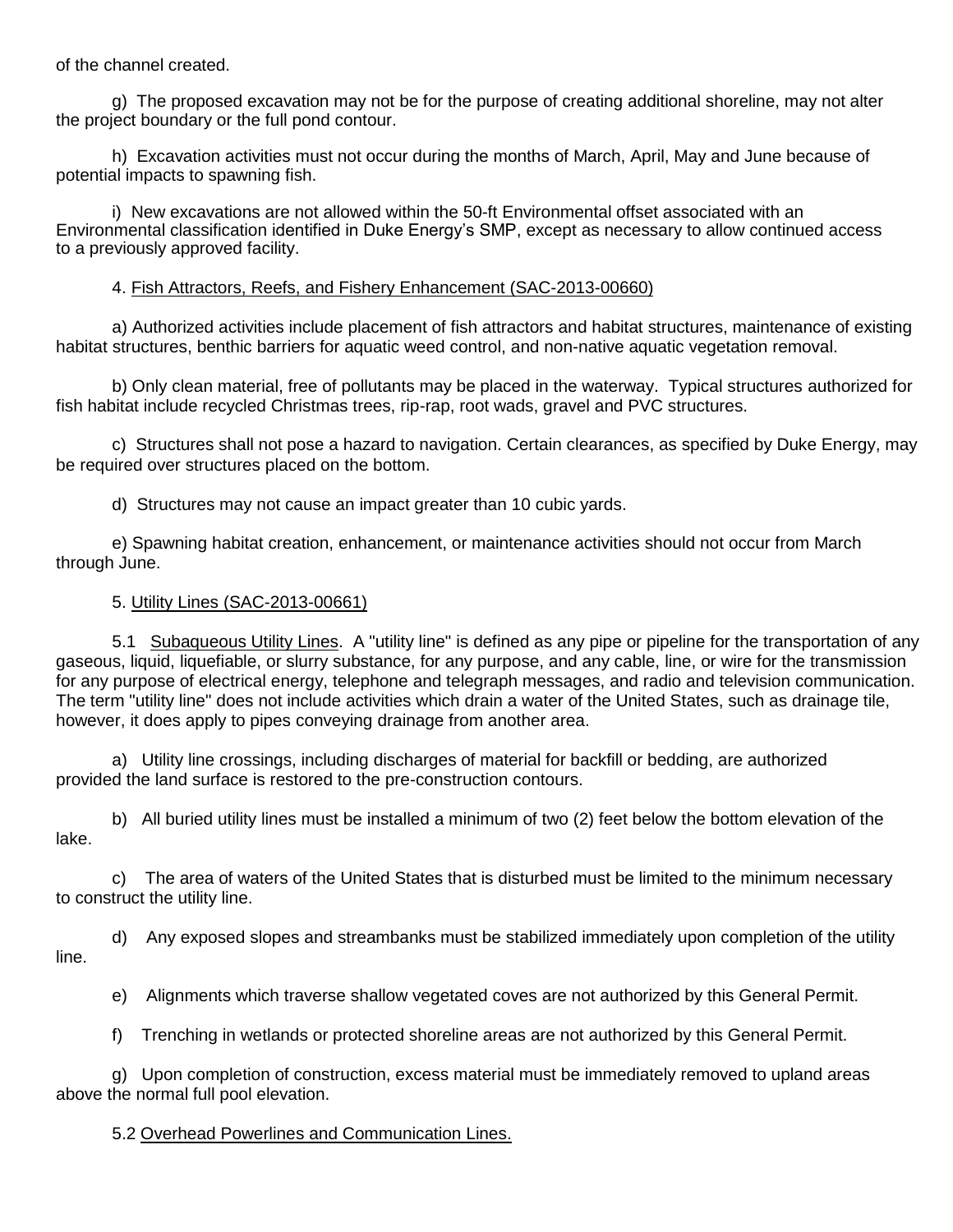a) For overhead power and communications lines, refer to Department of the Army Regulations ER 1110-2-4401 dated 30 May 97. This regulation defines the minimum vertical clearances to be provided when relocating or replacing existing power and communication lines or when constructing new power and communication lines over waters of reservoir projects. Minimum vertical clearances over lake or reservoir areas, where sailboats are commonly operated, shall be not less than the following.

b) Power line clearances shall be calculated with 15,850mm (52 feet) Reference Vessel Height (see note C below) substituted for Reference Components in the National Electric Safety Code (NESC), Table A-2a.

c) Low voltage communication lines, as defined in Section 2 of the NESC, shall have a minimum vertical clearance of 15,850mm (52 feet)

d) For those crossings that are located at the end of a cove or within other areas of the Lake Project area that may not be suitable for sailboating authorized work may not be required to meet the minimum clearance requirements if other appropriate clearances and safeguards are determined to be adequate. To ensure that proposed clearances are determined to be adequate, applicants must notify Duke Energy Lake Services and the U.S. Army Corps of Engineers and provide detailed plans of the proposed work. Written approval from the U.S. Army Corps of Engineers must be granted prior to commencement of work.

e) All existing overhead lines that do not comply with this criteria will be required to come into compliance by meeting the above requirements at such time upgrades are requested by the Utility Company. Upgrades consist of underbuilds, increased voltage, and general maintenance and repairs.

f) The term Reference Vessel Height, as used in Category 1 above, is the vessels total height above the water including mast and all appurtenances. It is based upon a vessel height of 14,630mm (48 feet), including mast plus a 1,220mm (4 foot) antenna or other appurtenances to the mast, and it shall replace each Water areas-sailboats Reference Component of Rule 232 in Table A-2a of Appendix A of NESC.

g) Copies of all new overhead powerline plans must be sent to the National Oceanic and Atmospheric Administration (NOAA), National Ocean Service (NOS), for charting the utility line to protect navigation.

## 6. Debris Removal (SAC-2013-00662)

a) Authorized debris removal includes the removal of debris such as stumps, tree limbs, appliances, lumber, and metal objects, from any waterway for navigational, safety or drainage purposes only. Activities authorized by this General Permit must be approved by Duke Energy.

b) All debris must be properly disposed.

c) Living vegetation securely attached to the substrate is not considered debris and is not authorized for removal.

d) Debris removal does not include the dredging or excavation of gravel, sand, silt, or clay. Proposed excavation must comply with Section 3. above for authorization under this RGP.

# 7. Dock Anchors (SAC-2013-00663)

a) Authorized activities include the use of anchors on the lake bottom to secure large docks and docking facilities for safety purposes.

b) Dock anchors shall not hinder or pose a hazard to navigation.

c) Dock anchors must be constructed of durable materials as specified by Duke Energy.

## 8. Scientific Measuring Devices and Surveys (SAC-2013-00664)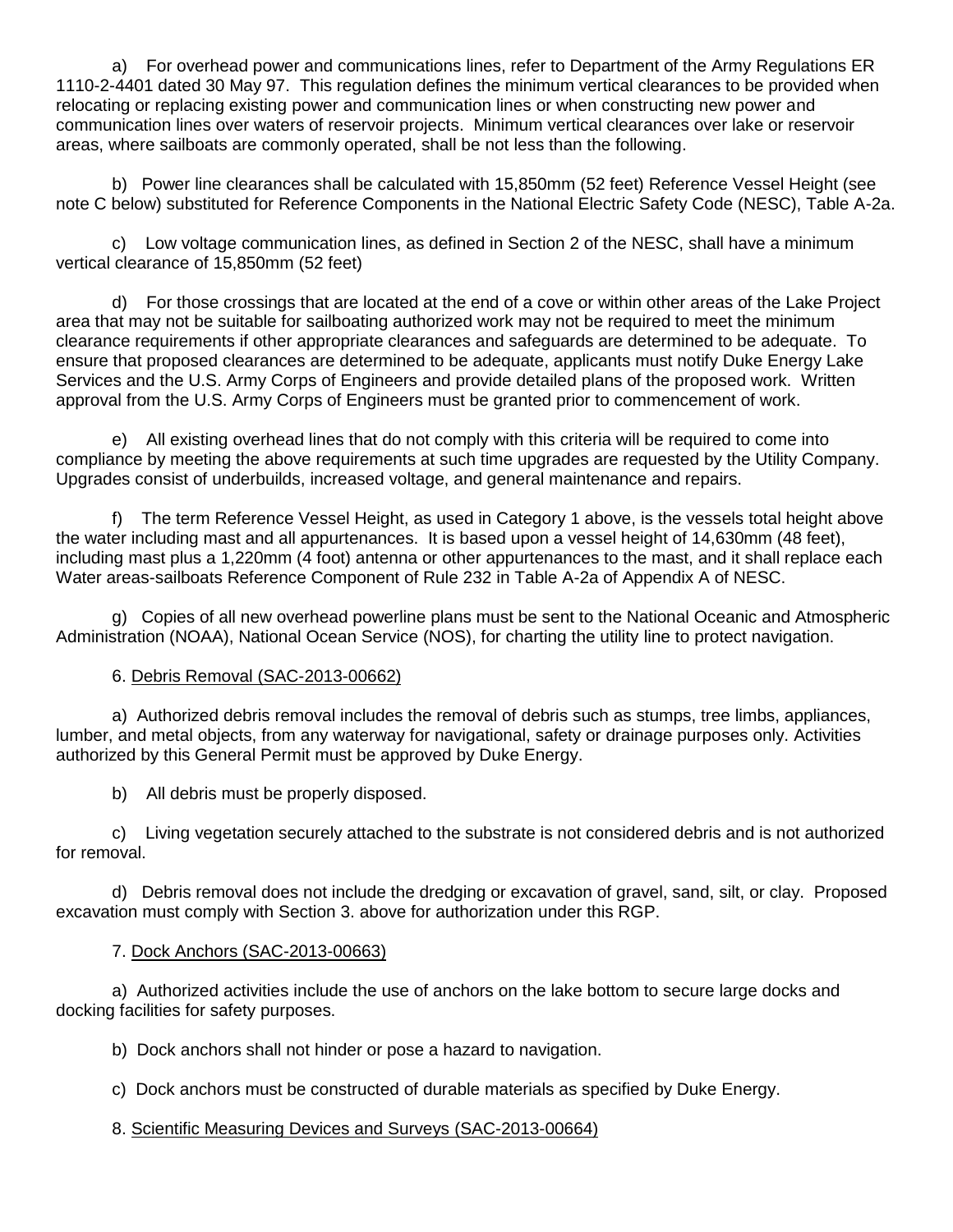a) Authorized activities include use of devices whose purpose is to measure and record scientific data, water quality monitoring stations, and survey activities including core sampling, bore holes, soil surveys, and historic research surveys by Federal, state, or local agencies/government bodies or lessees.

b) Authorized activities shall not hinder or pose a hazard to navigation.

## 9. Mooring Structures (SAC-2013-00665)

a) Authorized activities include the installation and maintenance of mooring structures.

b) Mooring structures, i.e., dolphins, pilings, or buoys must be placed in association with piers and docks and shall not be located beyond the allowable distance of the current SMP from the full pond contour nor extend more than 1/3 the distance across the waterway, whichever is less,. Mooring structures shall not be located in front of the associated pier or dock nor shall they be located greater than 30' laterally from the pier or dock.

c) All vessels secured to mooring structures must be moored in a manner which will not create any hazards to navigation, or block boating access for others. Vessels secured to mooring structures shall not be located beyond the allowable distance of the current SMP from the full pond contour nor extend more than 1/3 the distance across the waterway.

# 10. Boat Houses and Boat Shelters (SAC-2013-00666)

a) Floating boat houses are permitted. Boat houses must be single-story structures. Boat shelters (pilings with an attached roof) may be permitted provided the sides are not enclosed. Enclosed boat houses are not permitted.

 b) Flotation for all boat houses shall be of materials manufactured for marine use. Materials must not lose significant buoyancy if punctured, must not generally be subject to damage by animals, and must resist breaking apart under a broad range of wave energies. The uncoated, beaded polystyrene will not be permitted for any new construction or as replacement for existing facilities. Reuse of plastic, metal, or other previously used drums or containers for encasement or flotation purposes is prohibited. Existing approved flotation is authorized until it has severely deteriorated and is no longer serviceable, at which time it must be replaced with approved flotation.

c) Structures built within the Project Boundaries must not contain sinks, toilets, showers, spigots, or any other type of device, which could cause any liquid or solid waste to be discharged into the lake. (Exception: Water supply lines supporting approved pump-out facilities are exempted from this requirement.)

d) Boat shelters (pilings with an attached roof) are permitted. Boat shelters must be single-story structures. Enclosed boat shelters or boat houses are not permitted.

## 11. Marine Railways (SAC-2013-00667)

a) Only maintenance of existing marine railways is authorized by this General Permit. The construction of new marine railways is not authorized by this General Permit.

b) Marine railways extending from on-shore boat houses must not interfere with navigation or ingress or egress to any adjoining property.

## 12. Buoys and Signs (SAC-2013-00668)

a) Buoys and signs for the purpose of public information or safety may be authorized for Federal, state, or local agencies/government bodies or lessees and must meet the requirements of the current SMP.

b) Buoys and signs shall not hinder or pose a hazard to navigation.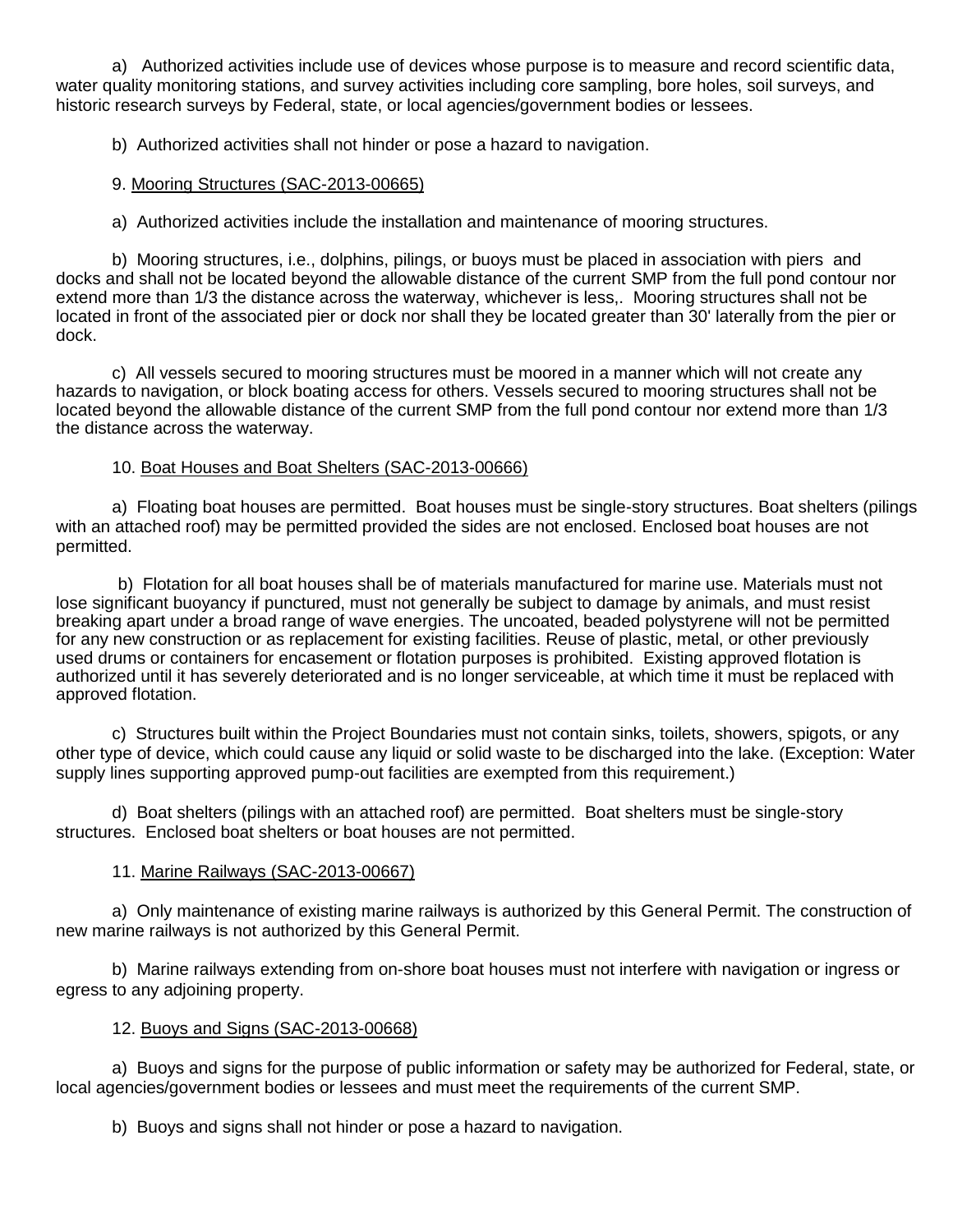## 13. Heat Exchange Coils, Intake Pipes, Geothermal use, and Dry Hydrants (SAC-2013-00669)

a) Intake pipes for irrigation associated with single-family residence and intake pipes associated with dry hydrants may be placed along the bottom of the lake provided are buried two feet below the land surface of the lake bottom and they do not interfere with navigation, ingress or egress to adjoining properties, or are in any manner hazardous.

b) Intake pipes for irrigation and geothermal must be two (2) inches or smaller in diameter and should be buried two feet below the land surface of the lake bottom or anchored to prevent them from floating to the surface. The intake pipe should be located greater than three (3) feet below the surface where practicable unless the intake pipe is completely under a dock, pier, or other structure.

c) Intake pipes may not be installed in "environmentally sensitive areas" such as vegetated shallows.

d) The heating/coolant medium used within heat exchange coils must be water.

e) All supply and return piping for heat exchange coils must be buried a minimum of two (2) feet below the lake bed and must comply Duke Energy's requirements for submarine utility lines unless the intake pipe is completely under a dock, pier, or other structure.

f) Exposed portions of heat exchange coils and intake pipes must be anchored to the lake bottom to prevent them from floating to the surface.

g) Material excavated to install heat exchange coils or irrigation pipes that is not used as backfill material within the excavated trench must be disposed properly in uplands.

h) Clean stone free of all potential sources of pollution may be used as backfill within the excavated trench provided there is no change in preconstruction contours.

i) In order to minimize fish and wildlife entrainment, water intakes should, to the maximum practicable extent: (a) use passive screens; (b) provide screen openings not to exceed one centimeter; and (c) provide a maximum intake velocity of 0.5 fps or less. For waters with anadromous fish, the applicant must consult with appropriate federal and state resource agencies to determine the appropriate intake and screen design specifications.

### II. GENERAL CONDITIONS:

a. These General Permits authorize only those structures and activities specifically addressed below. The permittee must obtain Department of the Army authorization, such as the issuance of an individual permit, for all other activities that are regulated pursuant to Section 10 of the Rivers and Harbors Act or Section 404 of the Clean Water Act within the waters of the above referenced lakes.

b. All activities identified and authorized herein shall be consistent with the terms and conditions of these General Permits; any variance not specifically identified and authorized herein shall constitute a violation of the terms and conditions of this permit which may result in the modification, suspension, or revocation of the authorization, as set forth more specifically in General Condition i. below and in the institution of such legal proceedings as the United States Government may consider appropriate.

c. All structures authorized by these General Permits shall be designed, located, and/or operated to allow the full and free use by the public of all navigable waters.

d. Activities or structures authorized by these General Permits shall not encroach across any adjacent property line or the imaginary lakeward extension of any adjacent property line without the written permission of the affected property owner.

e. The permittee must make every reasonable effort to conduct the work authorized herein in a manner so as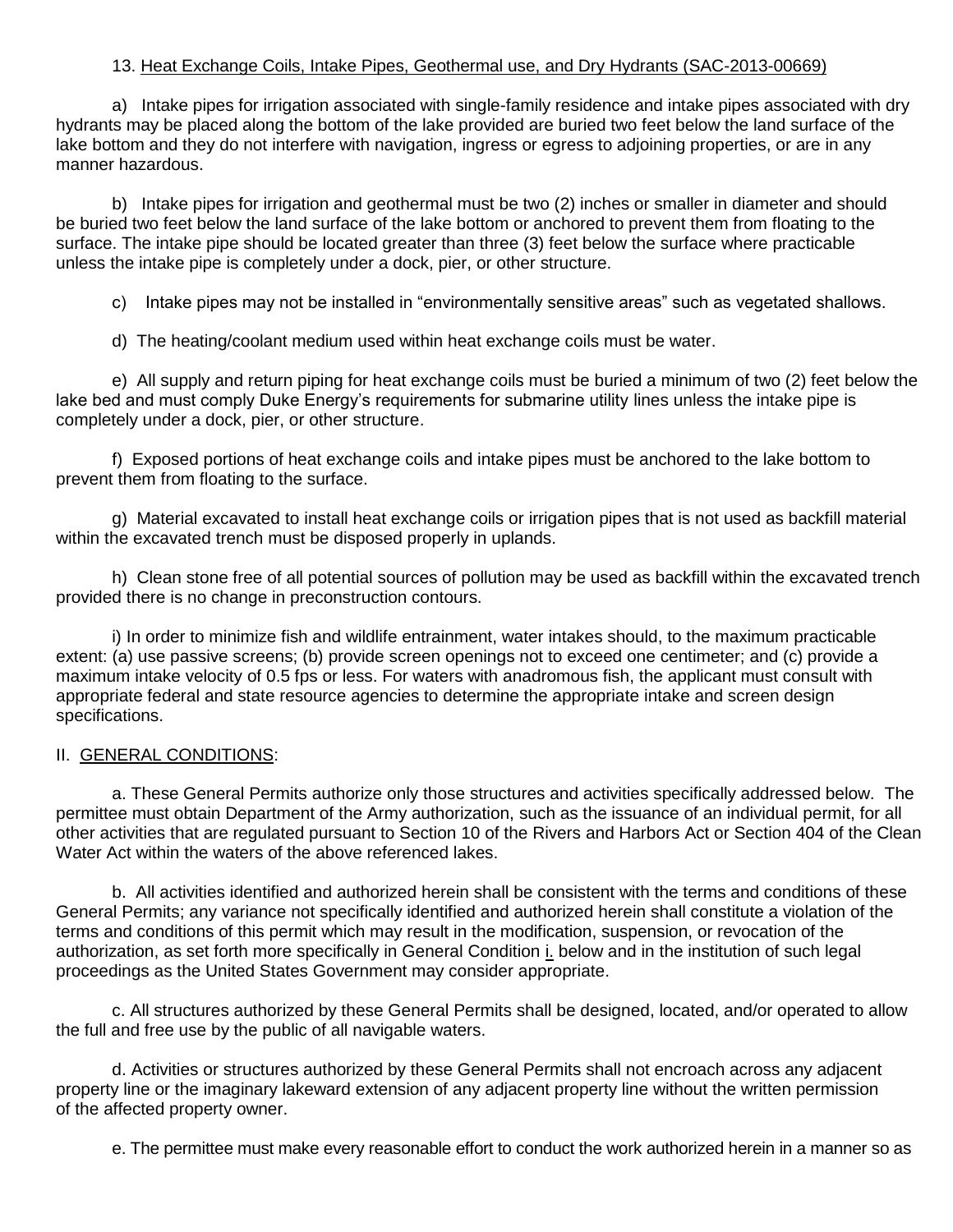to minimize any adverse impact to fish, wildlife, and other environmental resources (e.g. native riparian vegetation).

f. The permittee must make every reasonable effort to conduct the work authorized herein in a manner so as to minimize any degradation of water quality.

g. All wood piles and wooden exterior pile-supported structures, seawalls, posts, etc. constructed with pressure-treated wood must be pressure-treated with wood preservatives in strict compliance with the Registration/Re-registration Documents issued by the US Environmental Protection Agency under the Federal Insecticide, Fungicide and Rodenticide Act for use in or above fresh water environments, and in accordance with standards established by the American Wood Protection Association or evaluation reports issued by the International Code Council Evaluation Service, where such wood is available and the method of treatment is specified.

h. The permittee shall allow the District Commander or his authorized representative(s) to make periodic inspections at any time deemed necessary in order to assure that the activity being performed under authority of this permit is in accordance with the terms and conditions prescribed herein.

i. Authorization of a specific work or structure authorized herein may be summarily suspended in whole or in part upon a finding by the District Commander that immediate suspension would be in the general public interest or there has been a violation of any terms and conditions of this permit. Such suspension shall be effective upon receipt by the permittee of a written notice thereof which shall indicate (1) the extent of the suspension, (2) the reasons for this action, and (3) any corrective or preventative measures to be taken by a permittee which are deemed necessary by the District Commander to abate imminent hazards to the general public interest. A permittee shall take immediate action to comply with the provisions of this notice. Within ten (10) days following the receipt of this notice of suspension, the permittee may request a meeting with the District Commander or a public hearing to present information relevant to a decision whether their permit should be reinstated, modified, or revoked. If a public hearing is requested it shall be conducted pursuant to procedures prescribed by the Chief of Engineers. After completion of the public hearing or within a reasonable time after issuance of the suspension notice to the permittee if no hearing is requested, the authorization of the specific work or structure will be reinstated, modified, or revoked. Any modification, suspension, or revocation of authorization under this General Permit shall not be the basis for any claim for damages against the United States.

j. That the permittee, upon receipt of a notice from the District Commander for failure to comply with the terms, conditions, or standards of these General Permits shall, within 60 days without expense to the United States and in such manner as directed by the District Commander or his authorized representative(s), effect compliance with the terms, conditions, and standards or remove the previously authorized structure.

k. These General Permits do not convey any property rights, either in real estate or material, or any exclusive privileges; and it does not authorize any injury to property or invasion of rights or any infringement of Federal, State, or local laws or regulations or Federal Energy Regulatory Commission regulations, nor do they obviate the requirement to obtain other Federal, State, local or Duke Energy assent or to comply with any applicable standards required by ordinance for the activities authorized herein. Other Federal, State, or local agencies and/or Duke Energy are not limited by this document and may impose more stringent requirements than those identified in this document.

l. These General Permits do not authorize work or structures within areas that are mapped as Environmental in the Duke Energy's SMP.

m. That the permittee recognizes the possibility that works or structures authorized herein may be subject to damage by wave wash from passing vessels and wind-driven waves. The issuance of these General Permits do not relieve the permittee from taking all proper steps to ensure the integrity of works permitted herein and the safety of boats moored thereto from damage by wave wash and the permittee shall not hold the United States liable for any such damage.

n. That the permittee shall maintain the work or structure authorized herein in good condition. If and when a permittee desires to abandon an authorized structure, unless such abandonment is part of a transfer procedure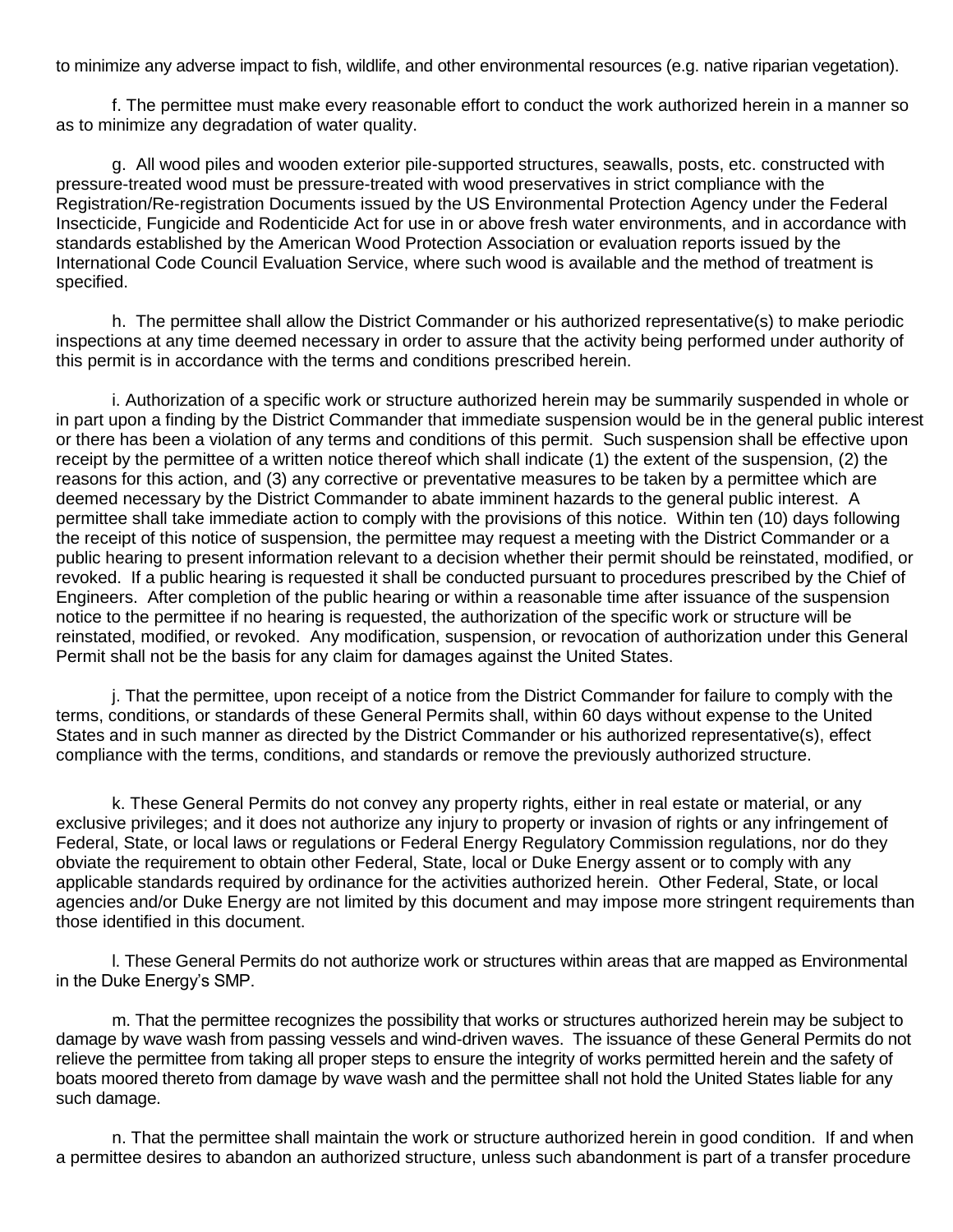by which the individual is transferring ownership of the structure, the permittee may be required to remove the structure.

o. That if the display of lights and signals on any structure authorized herein is not otherwise provided for by law, such lights and signals as may be prescribed by the United States Coast Guard shall be installed and maintained by and at the expense of the permittee.

p. That the term "permittee" means the individual authorized by the District Commander to accomplish work under these General Permits. The activities authorized under this permit are for private, non-commercial use. Work will not be considered private if its planned or ultimate purpose is commercial or industrial in nature, it is in support of operations that charge for the production, distribution, or sale of goods or service, or it will be for the use of the general public. In certain instances the term 'permittee' may include corporations or other commercial entities that are requesting authorization to construct joint use facilities or facilities to be used as amenities to residential subdivisions.

q. The prospective permittee must notify the District Commander if the activity authorized by these General Permits may affect any federally listed threatened or endangered species, a species proposed for listing, or designated critical habitat. The activity is not authorized until the District Commander determines that the requirements of the Endangered Species Act have been satisfied.

r. The prospective permittee must notify the District Commander if the activity authorized by these General Permits may affect any historic properties listed, or which may be eligible for listing on the National Register of Historic Places. The activity is not authorized until the procedures for the protection of cultural resources (Appendix C to 33 CFR 325) have been completed on the eligible property or structure.

s. If the permittee, prior to or during the performance of the work authorized herein, encounters previously unidentified archeological remains or cultural resources within the area subject to Department of the Army authorization, the permittee agrees to cease work and contact the District Commander, so that further coordination with the South Carolina Institute of Archaeology and Anthropology, the South Carolina Department of Archives and History or the appropriate Tribal Historic Preservation Office may be conducted.

t. These General Permits relate only to activities authorized herein and does not convey the right to place any structures for any nonwater-related commercial use on or adjacent to any pier, dock, moorings, boat houses, marine railways for dry storage, bulkheads, retainer walls, and/or riprap without the prior approval of the District Commander.

u. The permitee understands and agrees that, if future operations by the United States require the removal, relocation, or other alteration, of the structure or work herein authorized, or if, in the opinion of the Secretary of the Army or his authorized representative, said structure or work shall cause unreasonable obstruction to the free navigation of the navigable waters, the permittee will be required, upon due notice from the Corps of Engineers, to remove, relocate, or alter the structural work or obstructions caused thereby, without expense to the United States. No claim shall be made against the United States on account of any such removal or alteration.

v. The permittee agrees that construction activities must avoid and minimize, to the greatest extent practicable, disturbance of woody shoreline vegetation within the project area. Removal of vegetation should be limited to only what is necessary for construction of the proposed structure.

w. That the permittee agrees that all necessary measures must be taken to prevent oil, tar, trash, and other pollutants from entering nearby water.

x. That the permittee agrees that property owners who wish to perform work in or affecting waters of the United States, both navigable and non-navigable must obtain a floodplain construction permit for any project that lies within a Special Flood Hazard Area.

y. This General Permit allows for facilities that are defined as lakeward structures/activities that will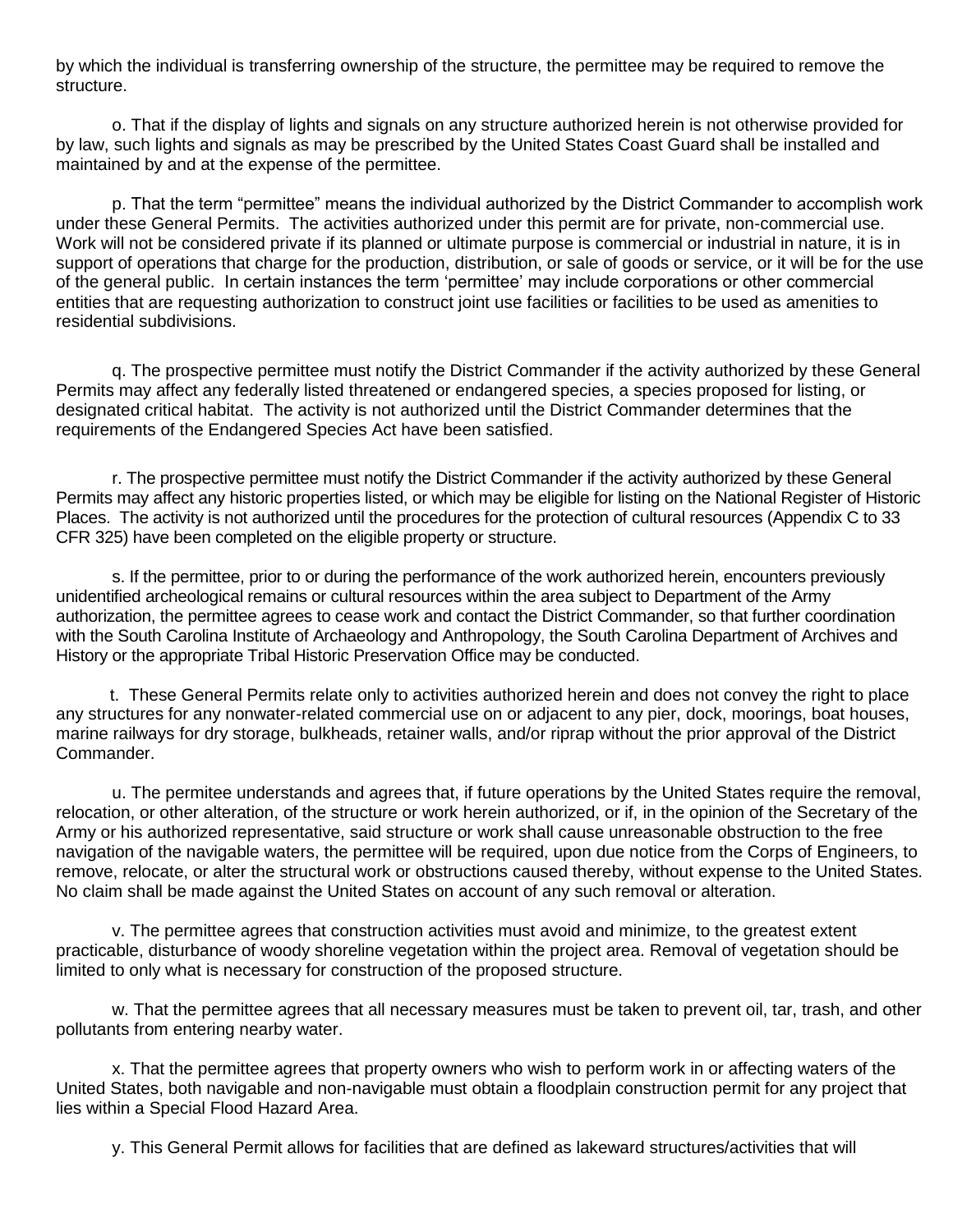ultimately be used by owners of Project-front property with individual, single family type dwellings (if a dwelling is constructed) but which are built by other entities (e.g. developers and owners of multiple Project-front lots). Facilities that will be used by owners of lots that don't have any Project frontage or by owners of multi-family type dwellings (e.g. condominiums) are not covered under the General Permit.

- 1) These facilities that are in compliance with all other limitations of this General Permit may be authorized by Duke Energy. These facilities include, but are not limited to piers, docks, boat houses, boat shelters, and mooring buoys. These facilities may be permitted by Duke Energy in accordance with the applicable Shoreline Management Plan or permitting guidelines.
- 2) Before Duke Energy will issue its approval for facility construction, the Project front lot owner/applicant must:
	- I. Initiate the lake use permit process by completing the appropriate Duke Energy application and proving the necessary information to prove Project-front property ownership and to establish each lot's property corners along the Project Boundary.
	- II. Provide the Corps with a facility master plan for review and comment. The plan must show the overall shoreline development, including lot lines, type and total number of structures proposed. Dimensions of all proposed structures must be clearly indicated. Duke Energy must be copied on the written review request. If there are findings of significant adverse impacts during the review, the proposed activities will not be authorized by the General Permit. If there are no significant adverse impacts found during the review, Duke Energy may proceed with permit issuance subject to all the terms and conditions of the General Permit.

## III. PROHIBITED ACTIVITIES:

All work that exceeds the terms and conditions specified herein is prohibited unless an Individual or Nationwide Department of the Army Permit has been obtained from the Corps of Engineers. All work for purposes other than those specified herein is expressly not authorized by this document.

## IV. REQUIRED AUTHORIZATIONS:

(a) Prior to performing the work authorized herein within the prescribed geographical limits of these General Permits, the permittee must obtain written authorization from Duke Energy's Lake Services Office. Applicants may contact Lake Services at 1-800-443-5193.

(b) All lakes within the Catawba-Wateree basin and Lake Keowee are also subject to the current SMP that has been developed by Duke Energy and approved by the FERC. The SMP is administered by Duke Energy.

(c) Prior to performing any of the work authorized herein that entails discharges of dredged or fill material into navigable waters, the permittee will either confirm that the proposed project complies with the attached South Carolina General Permit # 87-14-001 (Revised 2007) or obtain a Permit to Construct in Navigable Waters from the South Carolina Department of Health and Environmental Control pursuant to R. 19-450. et. eq., 1976 S.C. Code of Laws, as amended.

## V. PENALTIES FOR VIOLATIONS:

Authorization obtained under these General Permits limits the size, length and use of structures. Any deviation from the specifications, or other terms or conditions of the General Permit shall constitute a violation of the Section 10 of the Rivers and Harbors Act and/or Section 404 of the Clean Water Act, and may result in the District Commander seeking judicial relief to have the permittee remove the structure or work and/or restore the project area to its former condition, as well as the imposition of penalties as provided by law.

## VI. REVOCATION OF THE GENERAL PERMIT:

This permit may be revoked by issuance of a public notice at any time the District Commander determines that